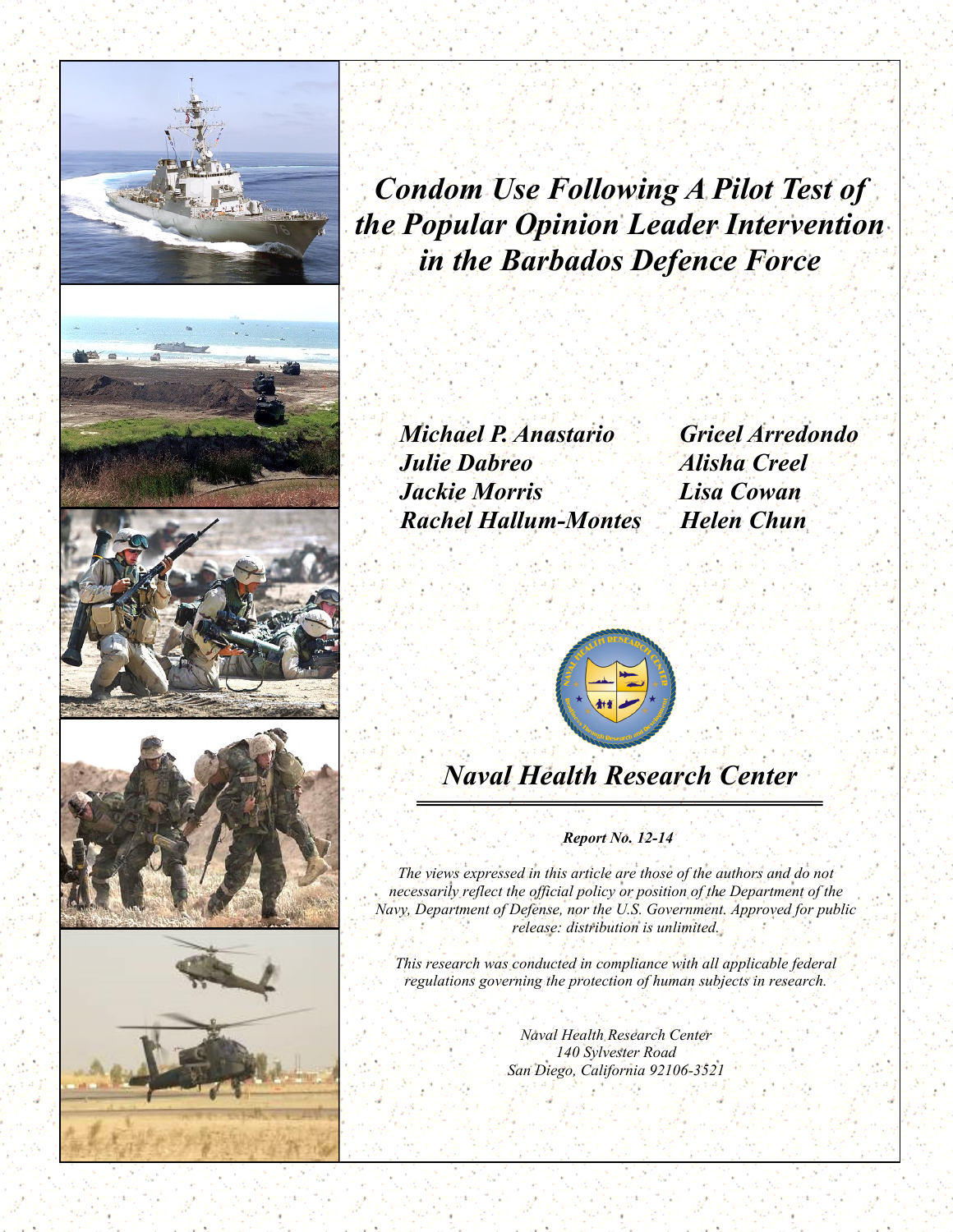## ORIGINAL PAPER

# Condom Use Following a Pilot Test of the Popular Opinion Leader Intervention in the Barbados Defence Force

Michael P. Anastario • Julia Dabreo • Jackie Morris • Rachel Hallum-Montes • Gricel Arredondo • Alisha Creel • Lisa Cowan • Helen Chun

Published online: 1 July 2012 - Springer Science+Business Media, LLC (outside the USA) 2012

Abstract Worldwide, military personnel have been recognized as a population at elevated risk for sexually transmitted infections and HIV. However, few evidence based behavioral interventions for the prevention of HIV and STIs have been rigorously evaluated in military personnel. We adapted the Popular Opinion Leaders (POL) intervention and piloted the adapted program with the Barbados Defence Force at one military base in Barbados. Popular Opinion Leaders were selected and trained to focus conversations on condom use. Behavioral questionnaires were administered using audio computer-assisted self interview at baseline  $(n = 256)$  and 6-month follow-up  $(n = 303)$ . Mid-point focus groups were conducted with a sample of 15 POLs at a 3 month mid-point assessment. Quantitative data showed moderate increases in condom use at 6-months, and significant uptake of condom use during oral-genital contact in female personnel. A subgroup analysis suggests that this change was partially

M. P. Anastario  $(\boxtimes)$ New York University, New York, NY, USA e-mail: manastario@gmail.com

J. Dabreo - J. Morris The Barbados Defence Force, St. Ann's Fort, Barbados

R. Hallum-Montes - G. Arredondo Cicatelli Associates Inc., New York, NY, USA

A. Creel

Survey and Evaluation Research Center, ICF International, Bethesda, MD, USA

L. Cowan  $\cdot$  H. Chun ( $\boxtimes$ ) The Department of Defense HIV/AIDS Prevention Program, San Diego, CA, USA e-mail: Helen.Chun@med.navy.mil

mediated by post-intervention changes in injunctive norms surrounding condom use in women. Focus groups revealed that POLs were heavily focusing on condom demonstrations, condom provision within social networks, speaking with coworkers about pleasure associated with condom use, and that the most common venues for conversations included those where alcohol was consumed. During the intervention, POLs dispersed from the intervention site as a result of normal personnel movement across bases, resulting in our having to use a pre and post intervention design across the population. It is likely that larger effect sizes would be observed in efforts that account for the natural dispersion of personnel across bases.

Keywords Popular Opinion Leader · HIV · Condom use · Barbados - Military

### Introduction

Worldwide, military personnel have been recognized as a population at elevated risk for sexually transmitted infections and HIV [[1–4\]](#page-7-0). However, few evidence-based interventions for the prevention of HIV and STIs have been rigorously evaluated in military personnel. In 2010, the Barbados Defence Force (BDF) was initiating behavior change and communications programming in concordance with the strategies and objectives of the Barbados National AIDS Programme. As part of this endeavor, we evaluated of an adapted pilot of the Popular Opinion Leaders (POL) intervention to examine how the POL intervention functioned in the military environment, and if it exhibited effects on condom use in the BDF population.

The POL intervention was originally designed to reduce sexual risk behavior in community settings by using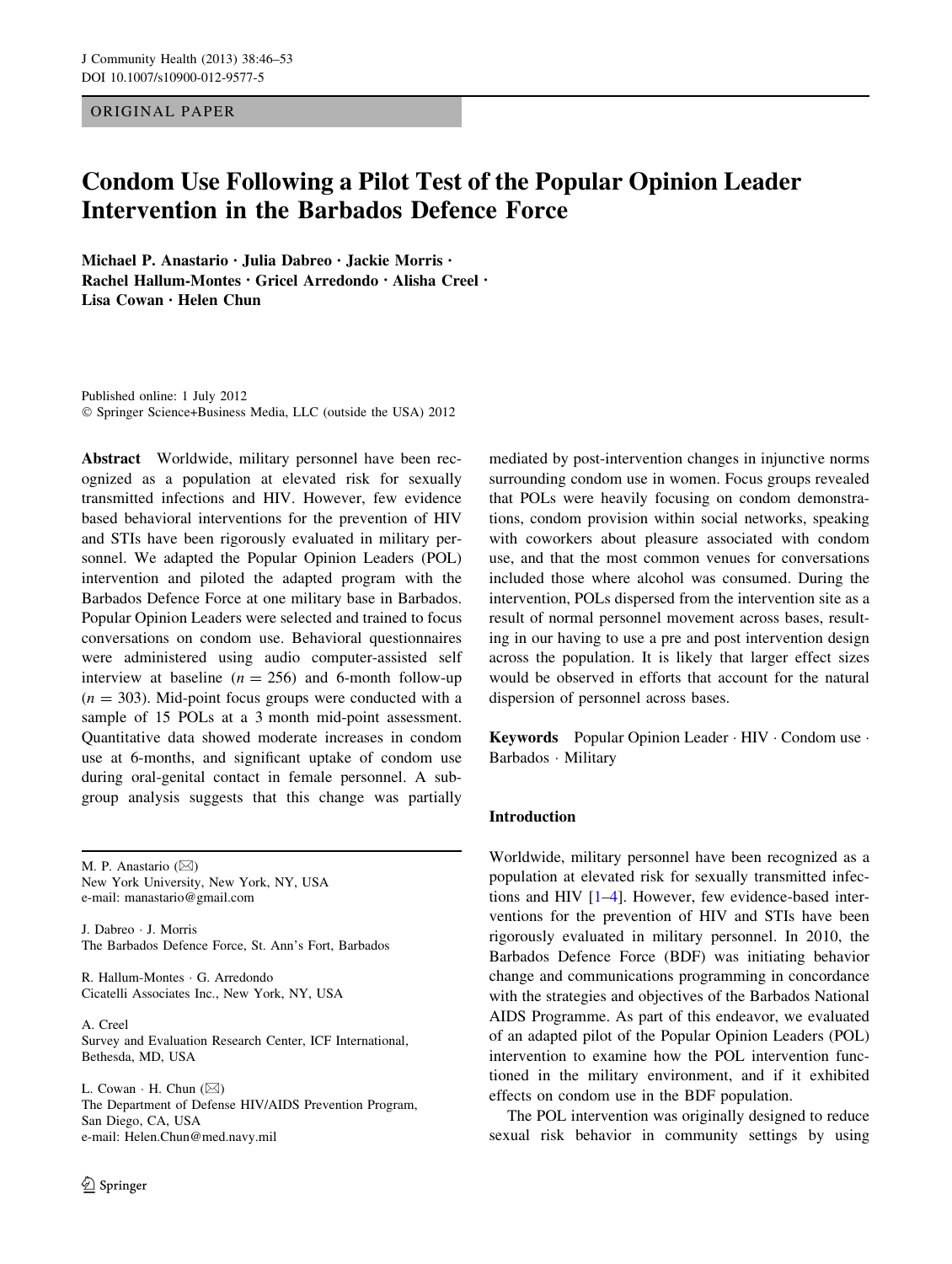popular individuals to change norms that are implicated in specific behavioral outcomes [[5,](#page-7-0) [6\]](#page-7-0). Core elements of the POL program include identifying leading opinion leaders, training opinion leaders to disseminate endorsement messages within their networks, and supporting and reinforcing successive waves of opinion leaders to reshape norms [\[5](#page-7-0)– [7](#page-7-0)]. The POL intervention draws upon social diffusion theory to explain how changes in norms are disseminated throughout a population. Under the guidelines of the POL intervention, the social status of the POL delivering the behavior change message is of pivotal importance in order to change norms within a population.

The uniformed services are increasingly becoming recognized as an at-risk population for HIV/AIDS [\[1](#page-7-0), [8](#page-7-0)]. Currently, some military HIV prevention programs are training peer educators as part of larger behavior change and communication strategies. However, peer educator interventions do not explicitly capitalize upon interpersonal relationships to disseminate specific messages or to change specific norms. Peer (horizontal) cohesion [\[9](#page-7-0)] is a specific occupational-specific mechanism in the uniformed services through which dissemination of messages and norms can occur. For this applied program, we drew upon the POL model to capitalize on the close relationships that form within a military occupational structure in order to increase condom use in the BDF.

We adapted the POL intervention as an improvement to the peer educator model in the context of the BDF's ongoing prevention efforts. Our adapted intervention did not adhere to all standards of the POL model due to issues of feasibility and ease of implementation. Namely, the intervention did not include logos, symbols, or other devices as conversation starters to avoid confusion of additional materials with the BDF's existing HIV messaging campaigns. Further, we operated on the assumption that personal networks would already exist within an occupational population (vs. voluntary social arrangement), and we encouraged POLs to focus on their personal contacts within the BDF. While not adherent to the original components of the POL intervention program, these adapted elements made the intervention feasible and realistic to implement in the context of the BDF environment. We broadly hypothesized that condom use would increase among BDF personnel as a result of the intervention.

We took advantage of this pilot to not only examine potential impacts of the POL intervention on condom use among BDF personnel, but also to examine how a POL intervention functioned as part of ongoing prevention strategies in the military occupational setting. An analysis of the implementation of the intervention itself, as well as its effects on condom use, directly informs future HIV and STI prevention programs that aim to utilize peers in the military setting.

#### **Methods**

For this study, we used a mixed quantitative and qualitative analytic approach to examine the course and relative impact of the intervention on condom use outcomes.

# Quantitative Methods

The BDF is comprised of approximately 620 personnel located throughout three military bases. For this pilot test, we identified and recruited POLs from one military base only (St. Ann's Fort) in September and October of 2010. The 21 individuals identified were trained as POLs in November 2010 at St. Ann's Fort.

No POL-related activity was conducted at the other two bases, and thus personnel working at these other sites served as natural control populations. Over the follow-up period, however, POLs that were originally located and trained at the St. Ann's Fort site dispersed to control sites as part of the usual personnel movement that occurs in the military. This methodological quandary was identified during the midpoint focus group and follow-up periods, leading us to forgo the control/intervention design and to only examine pre and post outcomes across all bases, albeit forfeiting the 15 % coverage criteria of the POL intervention. In order to test for changes in condom use in the BDF population, we sampled the BDF population at baseline (November 2010) and at a 6-month follow-up (June 2011).

The entire BDF population was systematically sampled at baseline and separately at follow-up. Personnel were systematically sampled, stratified by rank, in order to provide a more representative estimate of the population. In the pre-intervention assessment, we aimed to sampled 318 individuals, and in the post-intervention assessment, we aimed to sample 319 individuals.

Military personnel of at least 18 years of age were invited to participate in the study. All participants provided their verbal consent prior to participation. Personnel were assigned a random study number which was not linked back to their personal identity. Thus, longitudinal changes (within-individuals) could not be tracked over time. The study was approved by the institutional review board at the University of the West Indies and well as the Western IRB in the United States.

#### Structured Interviews

Respondents were administered behavioral questionnaires through audio computer-assisted self-interview (ACASI) using QDS<sup>TM</sup> version 2.6 Software (NOVA Research Company, Bethesda, Maryland, USA) installed on Windows platform Netbook computers. Using ACASI can be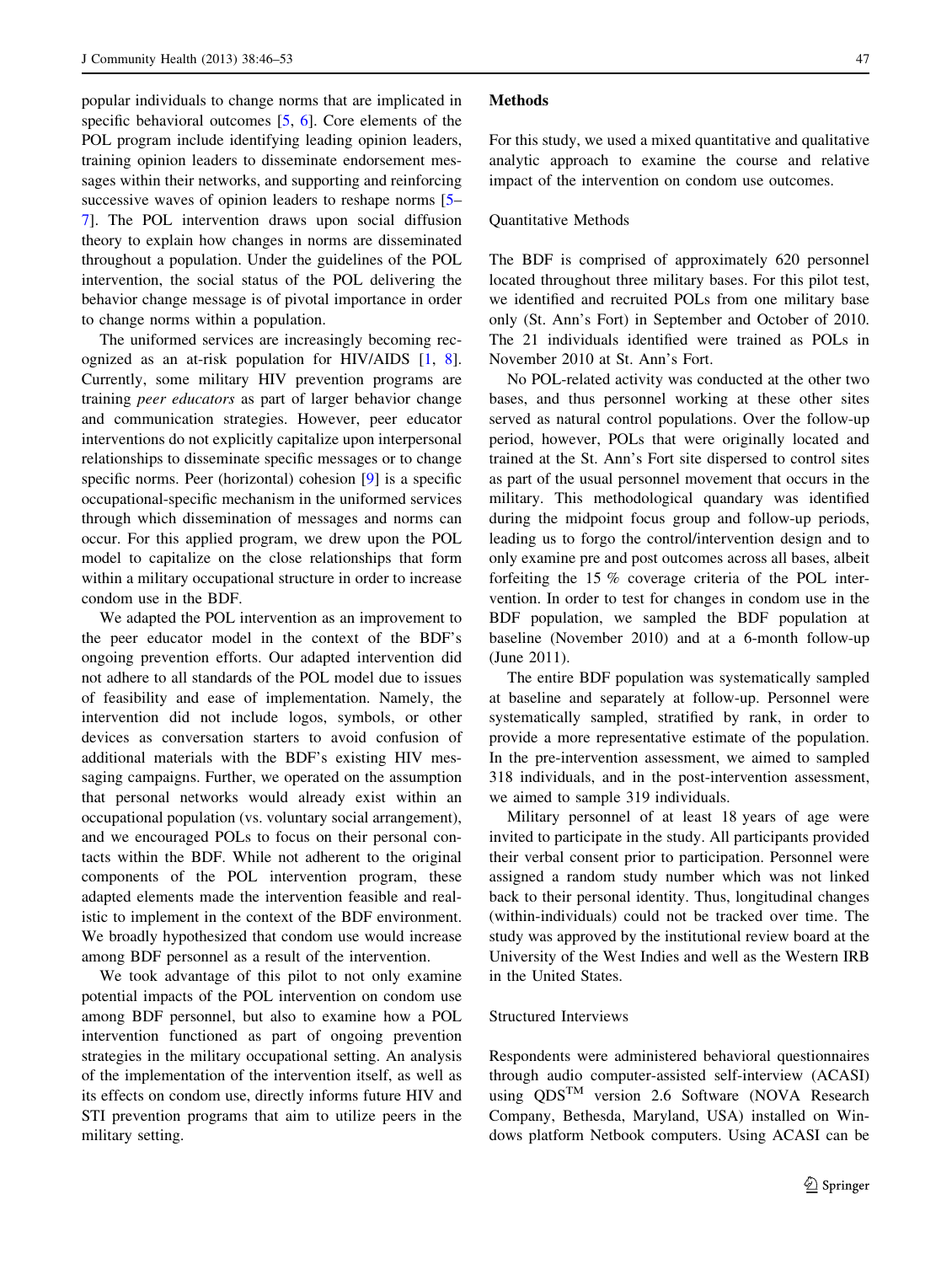more efficient than paper-based surveys because it eliminates the cost of printing and data entry, and it may be a more a more effective method for collecting highly sensitive information [[10\]](#page-7-0), making it a suitable questionnaire administration modality to use when screening military personnel for sexual behaviors. Respondents were provided headphones to self-administer the interview. Questions were posed to the respondent in text on the computer screen and through audio on headphones, with a 500-ms pause programmed between questions/screens. Respondents were given the option to skip any question, as well as to return to a previous question. If respondents encountered difficulties with a question and desired assistance, a study team member provided assistance.

### Measures

The ACASI included questions measuring respondent demographics, detailed questions regarding specific sexual behaviors and condom use, alcohol abuse, and psychosocial measurements relevant to HIV/AIDS prevention.

Measurement for sexual risk behaviors and condom use was drawn from the Risk Behavior Assessment (RBA) [\[11](#page-7-0)]. The RBA items included 30-day recall measures specific to insertive/receptive vaginal sex, oral-genital contact, and insertive/receptive anal sex. For each act/ partner pairing, respondents who screened positive for a given behavior during the past 30 days  $(0)$  acts reported) were then asked ''Of these times, how many times did you use a condom, latex, or other barrier protection?'' To assess condom use, a condom use ratio was developed which was calculated as the number of protected sexual acts divided by the number of sexual acts.

We measured alcohol abuse using the Rapid Alcohol Problems Screen 4-Quantity Frequency (RAPS4-QF), a short screening instrument that has shown high sensitivity to alcohol abuse [[12\]](#page-7-0). We classified respondents as having probable alcohol abuse for a score of 1 or greater on the 6-item RAPS4-QF, and probable alcohol dependency for a score of 1 or greater on the 4-item RAPS4 [\[12](#page-7-0)].

Psychosocial measurements included questions regarding norms, communication and attitudes surrounding condom use. Descriptive norms were conceptualized as statements describing a behavioral practice with regard to a specific reference group (for example, How many BDF personnel do you think use condoms all the time?), with a 4-point Likert scale ranging from *none* to all. For this study, we identified reference groups as military personnel and friends. Injunctive norms were conceptualized as beliefs about the judgment of the reference group toward specific behaviors (for example, If I were having sex with someone other than my regular partner, my coworkers in the BDF would think that I should use condoms all the time.) A 4-point Likert scale was

used to assess level of agreement with the statement, ranging from strongly disagree to strongly agree. Interpersonal communication included questions regarding the relative frequency of communication with coworkers about issues pertinent to HIV/AIDS, with 4-point Likert scale response sets (ranging from never to many times). Attitudes about condoms included statements regarding condoms, and were assessed using a 4-point Likert scale ranging from strongly disagree to strongly agree.

#### Qualitative Methods

#### Focus Groups

In total, 15 POLs (4 females, 11 males) participated in midpoint focus groups held with the first author (2 groups,  $n = 6$  and  $n = 9$ ). Focus group participants were asked a series of questions regarding their experiences as POLs. Focus groups participants provided verbal consent prior to participation. Each focus group was recorded using a digital tape recorder. The taped focus group interviews were completely rescanned and coded by the principal investigator. Following scanning and transcription of select elements, the tapes were destroyed to maintain the confidentiality of respondents.

#### Data Analysis

Quantitative data were analyzed using STATA 10 statistical software  $[13]$  $[13]$ . Simple means and frequencies were examined to determine trends between pre- and postobservation periods. We used the general linear model (GLM) to adjust for potential confounders when testing for differences in outcomes with continuous distributions between pre and post periods. Statistical significance was established at  $p < 0.05$ .

We used a grounded theoretical framework to guide our focus group analysis [\[14](#page-7-0), [15\]](#page-8-0). The principal investigator first reviewed notes from the focus group setting and created a guiding set of open codes. Then, every recorded minute was scanned and open codes were assigned to audio segments. Following the development of open codes, axial codes were then developed based on emergent themes in the data. Finally, axial codes were combined to formulate theoretical codes detailed in the Results section of this manuscript.

#### Results

#### Quantitative Findings

A total of 256 respondents were sampled at baseline (response rate of 80.5 %), and 303 at follow-up (response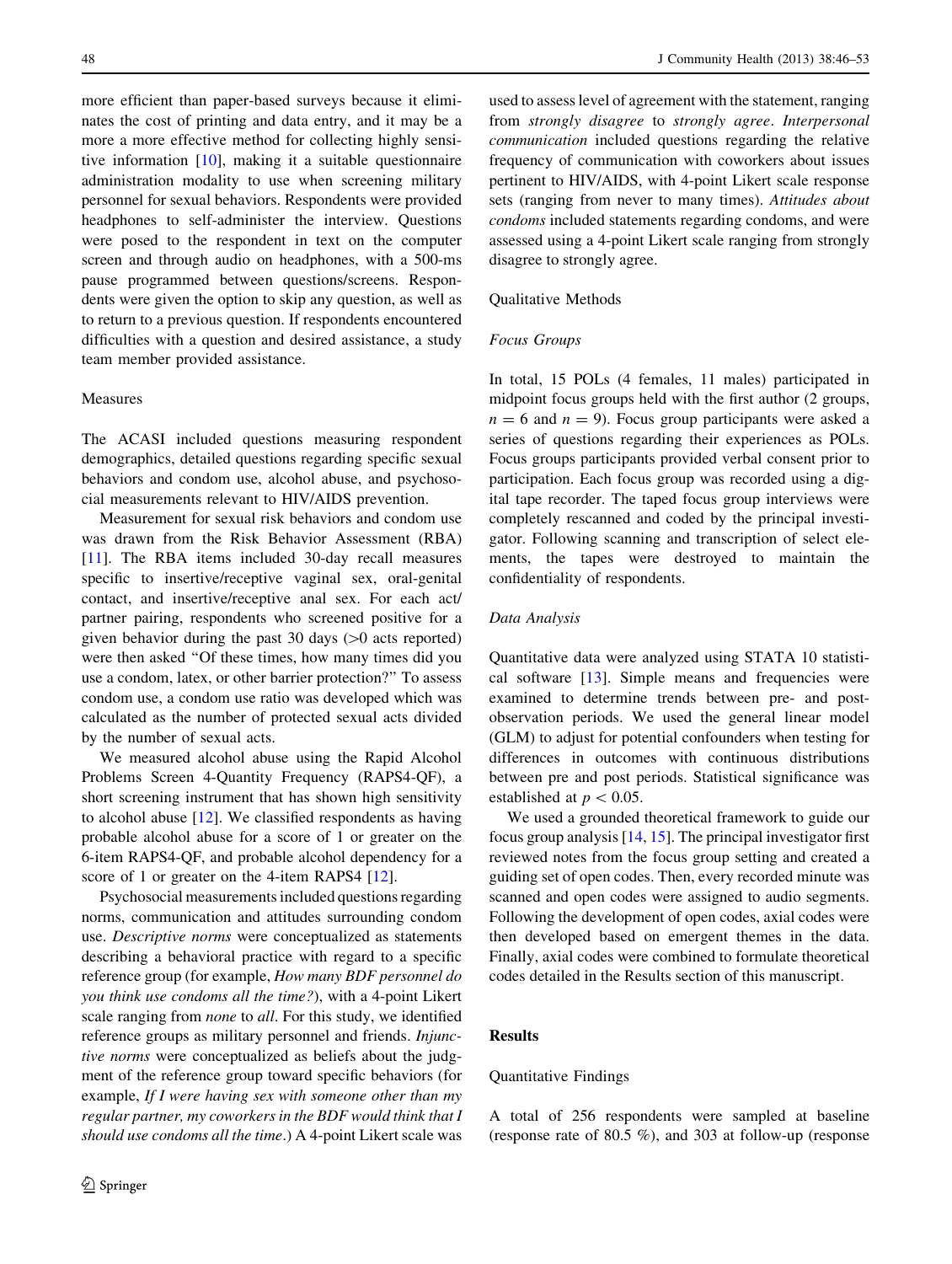Table 1 Demographic characteristics of respondents in the Barbados Defence Force at baseline and 6-month follow-up

| Respondent characteristics      | <b>Baseline</b>  | Follow-up        | $p$ value |
|---------------------------------|------------------|------------------|-----------|
|                                 | $(n = 256)$      | $(n = 303)$      |           |
| Gender                          | 88.7 %           | 85.1 $%$         | 0.221     |
| Age                             | 29.0(8.4)        | 29.04 (8.7)      | 0.96      |
| Single                          | 52.2 $%$         | 52.1 $%$         | 0.998     |
| Less than high school education | 5.1 $%$          | 5.0 $%$          | 0.95      |
| Enlisted                        | 92.9%            | 91.4%            | 0.76      |
| Number of years in the military | 7.4(7.7)         | 7.8(7.9)         | 0.48      |
| Christian/Catholic              | 75.0%            | 74%              | 0.841     |
| Number of children              | 0.82(1.1)        | 0.98(1.3)        | 0.1326    |
| Income                          | 2,533.6 (1009.8) | 2,524.6 (1105.2) | 0.922     |

rate of 95 %) (Table 1). Respondent demographics did not show any appreciable variation between baseline and follow-up data collection periods (Table 1). On average, respondents were 87 % male, 29 years of age, 52 % single, 5 % with less than a high school education, 92 % enlisted, had served an average 7.6 years in the military, were 75 % Christian/Catholic, had an average 0.9 children, and made an average income of 2,529 Barbados dollars.

Changes in the condom use ratio during specified sexual acts are exhibited in Table [2](#page-5-0). In men, there were slight (but insignificant increases) in condom use during insertive vaginal sex (34.1 % of acts protected vs. 36.1 % at followup), during insertive oral sex with a male partner  $(0-50\%)$ , and during oral-genital contact with a female partner  $(23-32\%).$ 

In women, a significant increase in the condom use ratio was observed for those receiving oral-genital contact (0 % at baseline vs. 42 % at follow-up,  $p = 0.029$ ), and a trend level increase in the condom use ratio during receptive oral sex with a male partner (1 vs. 17 % at follow-up,  $p = 0.181$ . Slight but insignificant increases in the condom use ratio were observed for receptive vaginal sex (52 vs. 63 %) and oral-genital contact with a female partner (50 % at baseline, 83 % at follow-up).

#### Subgroup Analysis: Female Personnel

The increase in the condom use ratio observed among female personnel prompted us to more closely examine other changes within the female-only subgroup. Among women sampled during the baseline  $(n = 29)$  and followup ( $n = 45$ ) periods, we observed trend-level changes in psychosocial correlates of behavior. This included a significant decline in the overall level of agreement with the injunctive norm ''My coworkers in the BDF think that it's OK if I don't use condoms all the time'' (from a mean of 38–28,  $p = 0.014$ , a decrease in the level of agreement with the statement "Condoms that are given out for free are not of good quality" (30–18,  $p = 0.07$ ), and an increase in the overall frequency of communication with coworkers in the BDF about condoms (67–78,  $p = 0.13$ ).

# Qualitative Findings

Focus group discussions broadly centered on POL activities conducted since training. Based on a grounded theoretical analysis of the focus group data, emergent themes included starting conversations with peers, focusing conversations on condoms, POLs as condom distributors, and problems encountered while implementing the intervention. Each theme is described further below.

## Conversation Starters

POLs reported several innovative ways to begin conversations with peers in their networks regarding condoms. These conversations were started in ''more natural'' contexts, such as talking about a recent sports game where a girlfriend/sex partner was present, using the latest movies to begin discussions, talking about events that happened at recent parties, using oneself and one's own recent sexual experiences to begin a conversation, and in some cases, personnel directly approaching POLs to ask for advice given recently risky behavior. As one POL described:

When you're talking in groups, it doesn't appear like you are a POL, you're just really in conversation with the rest, cause people don't like to be lectured. People don't like you to come with the flip charts–people don't like that. But if you're having a conversation, you can always write down notes after. Just be a part of the conversation…we just get a lot, a lot of information when we're in the shower, when we're in the barrack room, you get a lot of information when you're upstairs in the barracks cause people are more relaxed. Like if all of these private soldiers or lance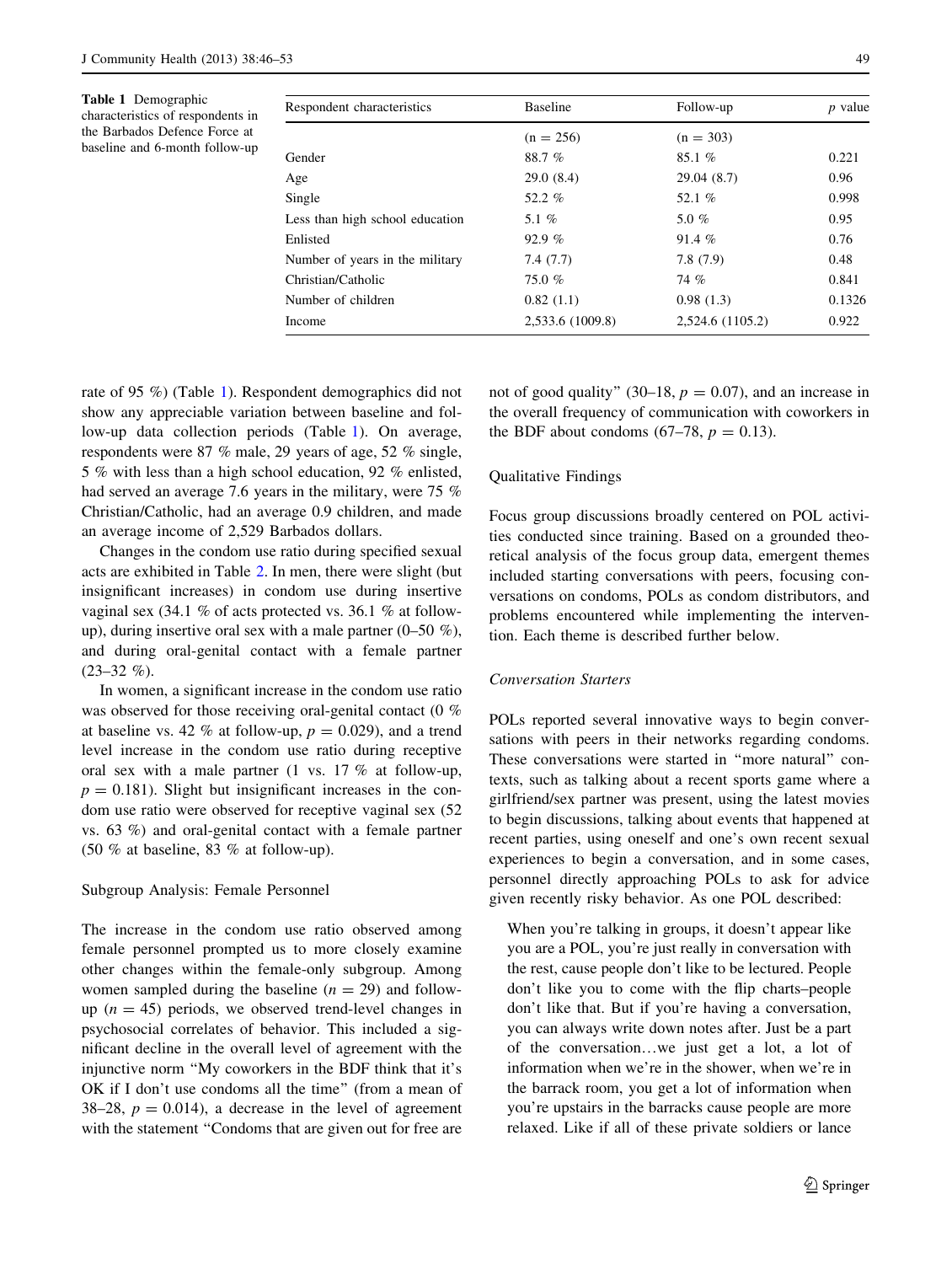<span id="page-5-0"></span>Table 2 Condom use ratio in the Barbados Defence Force at baseline and 6-month follow-up by sex and sexual act

| Sexual activity                                           | Condom use ratio (# times condom used/#<br>sexual acts) |             |           |
|-----------------------------------------------------------|---------------------------------------------------------|-------------|-----------|
|                                                           | <b>Baseline</b>                                         | Follow-up   | $p$ value |
|                                                           | $(n = 256)$                                             | $(n = 303)$ |           |
| Reported by men                                           |                                                         |             |           |
| Insertive vaginal sex, $n = 385$                          | 34.1 $%$                                                | 36.1 $%$    | 0.658     |
| Insertive oral sex with a female partner, $n = 273$       | $27.5\%$                                                | $21.8 \%$   | 0.547     |
| Insertive oral sex with a male partner, $n = 4$           | $0.0 \%$                                                | 50.0%       | 0.317     |
| Insertive anal sex with a female partner, $n = 34$        | 30.0 $%$                                                | 25.4%       | 0.746     |
| Insertive anal sex with a male partner, $n = 3$           | 100.0 $%$                                               | 50.0 %      | -         |
| Receptive oral sex with a male partner, $n = 3$           | $0\%$                                                   | 50 %        | 0.564     |
| Mouth-to-genital contact with a female partner, $n = 268$ | $23.2\%$                                                | 32.4 $%$    | 0.626     |
| Receptive anal sex, $n = 2$                               | 100.0%                                                  | 100.0 $%$   |           |
| Reported by women                                         |                                                         |             |           |
| Receptive vaginal sex with a male partner, $n = 22$       | 52.4 %                                                  | 63.3 $%$    | 0.520     |
| Receptive oral sex with a male partner, $n = 27$          | 1.1 $%$                                                 | 16.7 $%$    | 0.181     |
| Mouth-to-genital contact with a female partner, $n = 5$   | 50.0 %                                                  | 83.3 $%$    | 0.699     |
| Receptive anal sex with a male partner, $n = 3$           | $0.0 \%$                                                | $0.0 \%$    |           |
| Received mouth-to-genital contact, $n = 35$               | $0.0 \%$                                                | 42.2 $%$    | 0.029     |

corporals were together…we could talk in a comfortable environment.

There was a wide consensus that beginning conversations about sex and condoms was most easily done in bars, during happy hours, and/or over drinking. Drinking venues were also described as the locations in which the topic of sex most easily arose and in which norms surrounding condom use could readily be addressed.

# Conversations About Condoms

In addition to conducting condom demonstrations, POLs emphasized that they spent time speaking with peers about condom use—namely different types of condoms and the pleasure associated with different styles of condoms. In many circumstances, POLs used personal experiences to describe the sensation of particular types of condoms, particularly when speaking with individuals of the opposite sex (e.g., what condom use feels like from the male vs. female perspective), and discussing the ways in which various types of condoms could bring different individuals varying degrees of pleasure during sex. POLs described both demonstrating and emphasizing the usefulness of the female condom as a more pleasurable type of condom to use in contrast to the male condom.

In addition, POLs focused on changing norms surrounding women's self-efficacy with regard to condom use. This included focusing on women purchasing condoms and women having condoms available for sexual encounters. POLs described how the norm surrounding women carrying condoms is changing: while women were once viewed as ''promiscuous'' for carrying condoms, it is now more acceptable. One focus group member reiterated:

That's true…Females bring the equipment to the job now. It is a norm.

Finally, there was a focus on POLs questioning their ability to adequately engage individuals who described same-sex (male-to-male or female-to-female) sexual contact. However, POLs tended to approach this subject as an area where they could use improvement or additional training. One POL in particular reported that as a result of the intervention, he became comfortable enough where he was able to provide counseling to men who have sex with men on the use of the female condom during anal sex.

# Recognition that BDF Personnel Began Requesting Condoms from POLs

POLs reported that BDF personnel within their networks began requesting condoms from the POL. In particular, POLs described personnel as approaching them to request specific styles of condoms (e.g., studded) or specific types of lubricant. While condoms were available at the medical unit, POLs were being approach as ''access points'' for condoms. Further, personnel would approach POLs for condoms before crucial moments/time periods in which they could use a condom, such as before traveling or going out at night. Several POLs noted that more access points for condoms on base (outside of the medical unit) would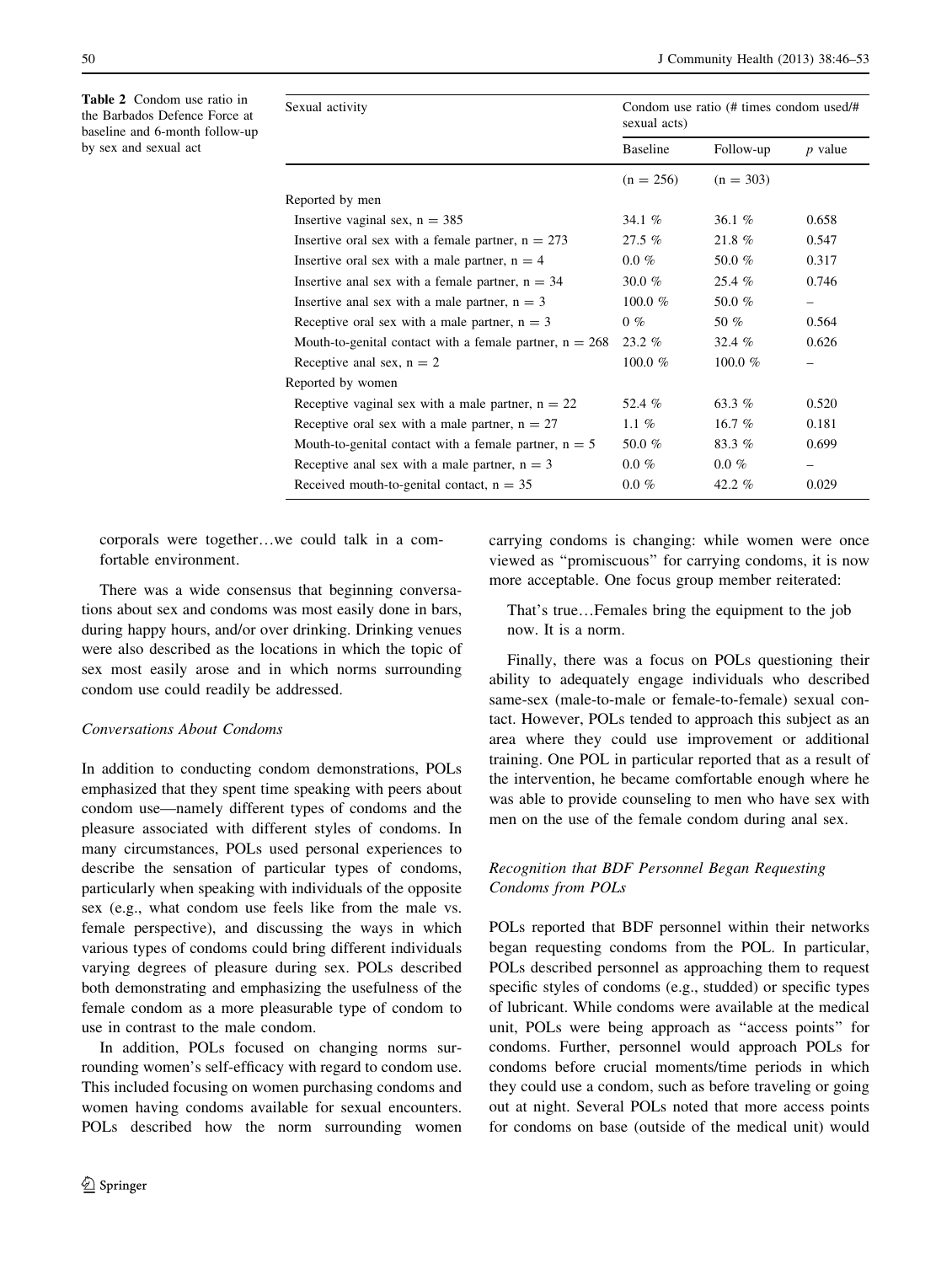increase distribution to BDF personnel, including placing condoms in the barracks, and encouraging the POLs to obtain larger stocks of condoms from the medical unit so that they could distribute condoms within their networks.

#### Problem Areas Identified

POLs provided various suggestions to improve the POL program in the BDF. These suggestions included increasing access to condoms through social networks, discomfort talking about certain subjects, and the need to meet regularly as a group to troubleshoot issues as they arise and to maintain motivation. In particular, POLs acknowledged that they have come across various situations that they have been unable to deal with, such as speaking about prevention in the context of individuals with same-sex partners. POLs suggested that being better acquainted with the network of POLs would allow the POL to refer individuals to other POLs who were better equipped for certain situations and topics. Further, POLs noted that regular meetings among the POLs would help them stay motivated, so that they could discuss problems they encountered and ways to troubleshoot difficult situations. In addition, there was mention that regular meetings would help remind them of their responsibility when their ''attention starts to fade.'' There was consensus that meetings every 6 weeks among POLs would be beneficial.

#### Discussion and Conclusions

In this pilot test of the POL intervention with the BDF, we documented moderate increases in condom use, with a significant uptake of condom use during oral-genital contact among women. The observed dispersion of POLs to the natural "control" sites was a by-product of implementing the intervention in a military setting, and it was most likely related to the attenuated significance of the effects presented here. These results have several implications for the use of peers in HIV prevention efforts and behavioral interventions with military personnel.

First, we found that condom use increased during oralgenital contact, particularly among women. The uptake in condom use during oral-genital contact was not a particular focus of the POL training, and this gender-differentiated finding is an interesting and unexpected finding. Survey data illustrated that changes in communication and injunctive norms surrounding condom use most likely underlie this observed change. Focus groups illustrated that changes in norms surrounding female self-efficacy (carrying condoms) were salient during the intervention period. A corresponding trend-level increase in the use of condoms among women during receptive oral sex was also observed.

Taken together, it appears that the POL intervention (through communication and changes in norms) may have altered a taboo regarding females carrying condoms. Among migrant market vendors in China, a community POL intervention was associated with lower rates of STI infection at 24 months in women and high-risk individuals [\[16](#page-8-0)]. It is possible that POL efforts may ''break'' some binary gender norms, particularly in social circumstances where women there is stigma surrounding women carrying condoms.

Second, we found that POLs came to be treated as "access points" for condoms within their networks. Again, this was not a focus of the training for POLs, yet it emerged organically as part of the intervention. In the context of the military occupational setting, POLs starting conversations surrounding condom use most likely increases their identification (among peers) as individuals associated with local HIV prevention efforts and condoms. While unexpected, this outcome can be capitalized upon so as to increase condom accessibility by increasing distribution points within the force. At the time of the intervention, the BDF currently supplied personnel with a variety of condoms, however, condoms were only available through the medical unit. As a result of the POL intervention, some POLs are now distributing condoms.

In addition, we highlighted the importance and challenge of adequately training 15 % of personnel in a given target population [[5\]](#page-7-0), and ensuring the existence of an occupationally-relevant mechanism by which to enable regular POL meetings. Training 15 % of a military population in HIV prevention is a difficult endeavor, and maintaining that 15 % coverage can be difficult in the context of an occupational environment, even when there is a relatively large amount of attention given to HIV prevention, such as in the BDF environment. Given that military personnel are likely to be administratively relocated and/or deployed throughout their career, it is admittedly difficult to make and monitor a sustained effort across the entire defense force population. In the context of this intervention, individual POLs who were relocated to other bases may have automatically served as ''bridging actors'' between the intervention and control sites [[17\]](#page-8-0). In addition, the intra-occupational heterogeneity of military personnel could potentially be responsible for a failure of the intervention to reach individuals [\[17](#page-8-0)]. While POLs were recruited across ranks, age groups, and sex, we did not systematically stratify POLs by these criteria—which may affect social network involvement. The movement of military personnel across bases should be accounted for in planning future POL efforts with military personnel.

Finally, the original POL intervention calls for regular meetings between POLs. In highly structured occupations such as the uniformed services, the POL intervention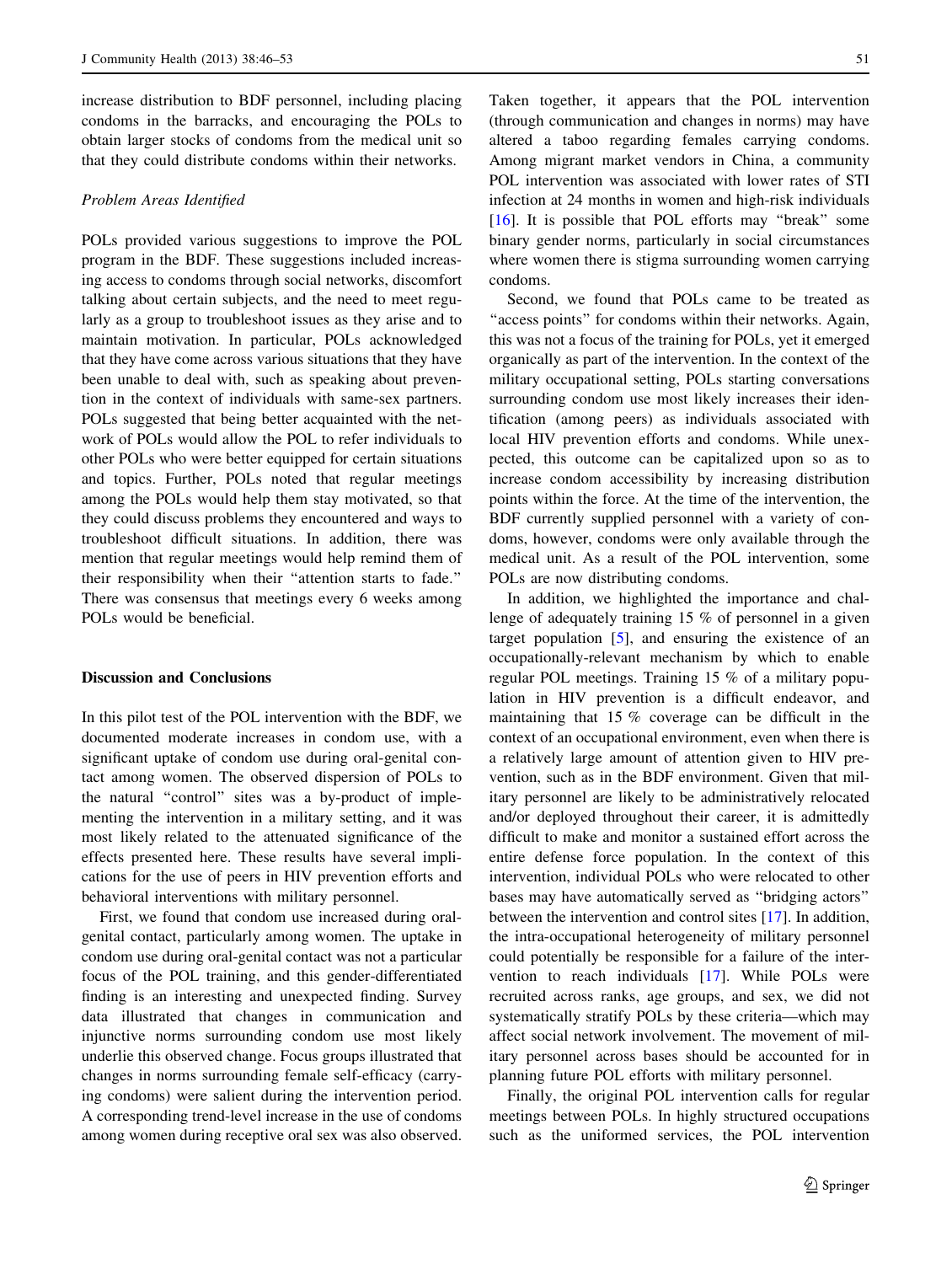<span id="page-7-0"></span>cannot rely upon POLs to initiate and facilitate POL meetings. This remains a challenge given that regular meetings must be administratively built into personnel scheduling, making it slightly different from environments that mobilize community structures. For this program, POLs relied upon defense force leadership to allocate their meeting times and training times, and thus it would be important for future endeavors to integrate POL training into administrative regimens which explicitly carve out time slots so that elements of the POL intervention (such as ongoing meetings and the ongoing recruitment and training of POLs) can be implemented and sustained. The overall buy-in necessary to sustain an ongoing POL endeavor, like other prevention strategies, is likely to be somewhat dependent upon the overall threat of the disease facing the population.

#### Limitations

This study has several limitations. First, it is only generalizable to personnel in the Barbados Defence Force. The variable response rate between pre and post intervention periods is most likely due to increased sensitization of the population to the study endeavor. Second, while the changes in condom use among women were triangulated with qualitative focus group findings that POLs focused on women's self-efficacy in carrying condoms, it is always possible that this change may have been due to unobserved spurious factors. A more rigorous control/intervention group design was attempted but became infeasible to implement given the nature of working with a functional military. Third, social desirability bias is always an issue in survey research, particularly when surveying military per-sonnel about their sexual behavior [[18\]](#page-8-0). However, our use of ACASI provides a greater degree of privacy, produces no paper record, and reduces social desirability biases attributable to a human interviewer. Further, we adapted the intervention to make it feasible for the BDF; thus, we could not adhere to all of the core components indicated in the original POL design. However, this in and of itself is a data element illustrating how a POL intervention may be adapted for use in uniformed settings as an improvement over standard peer education programs.

# Conclusion

In this military-adapted pilot of the POL intervention with the BDF, we documented moderate increases in condom use at 6-months, and significant uptake of condom use during oral-genital contact, particularly among female personnel. POL dispersion across sites is an issue to be

considered with when implementing the POL intervention in a uniformed population. POLs appeared to change norms and condom use behaviors in women, and POLs became identified as condom distributors in this specifically occupational environment.

Acknowledgments This work was supported by the United States Department of Defense HIV/AIDS Prevention Program under Work Unit # 60150. The views expressed in this article are those of the authors and do not reflect the official policy or position of the Department of the Navy, Department of Defense, or the U.S. Government. Approved for public release; distribution is unlimited. This research has been conducted in compliance with all applicable federal regulations governing the protection of human subjects in research (Grant N00244-10-1-0030).

#### References

- 1. Anastario, M., et al. (2011). HIV infection, sexual risk behaviour and condom use in the Belize defense force. International Journal of STD AIDS, 22(2), 73–79.
- 2. Okulate, G., Jones, O., & Olorunda, M. (2008). Condom use and other HIV risk issues among Nigerian soldiers: Challenges for identifying peer educators. AIDS Care, 20(8), 911–916.
- 3. Brodine, S. K., et al. (2003). Diverse HIV-1 subtypes and clinical, laboratory and behavioral factors in a recently infected US military cohort. Aids, 17(17), 2521–2527.
- 4. de Waal, A., Klot, J., & Mahajan, M. (2009). HIV/AIDS, security and conflict: New realities, new responses. Social Science Research Council.
- 5. Kelly, J. A. (2004). Popular opinion leaders and HIV prevention peer education: Resolving discrepant findings, and implications for the development of effective community programmes. AIDS Care, 16(2), 139–150.
- 6. Kelly, J. A., et al. (1997). Randomised, controlled, communitylevel HIV-prevention intervention for sexual-risk behaviour among homosexual men in US cities. Community HIV Prevention Research Collaborative. Lancet, 350(9090), 1500–1505.
- 7. Kelly, J. A., et al. (2006). Prevention of HIV and sexually transmitted diseases in high risk social networks of young Roma (Gypsy) men in Bulgaria: Randomised controlled trial. BMJ, 333(7578), 1098.
- 8. Anastario, M. P., Tavarez, M. I., & Chun, H. (2010). Sexual risk behavior among military personnel stationed at border-crossing zones in the Dominican Republic. Rev Panam Salud Publica, 28(5), 361–367.
- 9. Siebold, G. L. (2007). The essence of military group cohesion. Armed Forces and Society, 33(2), 286–295.
- 10. Ghanem, K. G., et al. (2005). Audio computer assisted self interview and face to face interview modes in assessing response bias among STD clinic patients. Sexually Transmitted Infections, 81(5), 421–425.
- 11. Risk Behavior Assessment Questionnaire. Rockville, MD, National Institute on Drug Abuse: Community Research Branch, pp. 16–44 (1993, October).
- 12. Cherpitel, C. J. (2002). Screening for alcohol problems in the U.S. general population: Comparison of the CAGE, RAPS4, and RAPS4-QF by gender, ethnicity, and service utilization. Rapid alcohol problems screen. Alcoholism, Clinical and Experimental Research, 26(11), 1686–1691.
- 13. Stata 10. College Station, Texas: Stata Corporation (2007).
- 14. Charmaz, K. (2006). Constructing grounded theory: A practical guide through qualitative analysis. Thousand Oaks: Sage.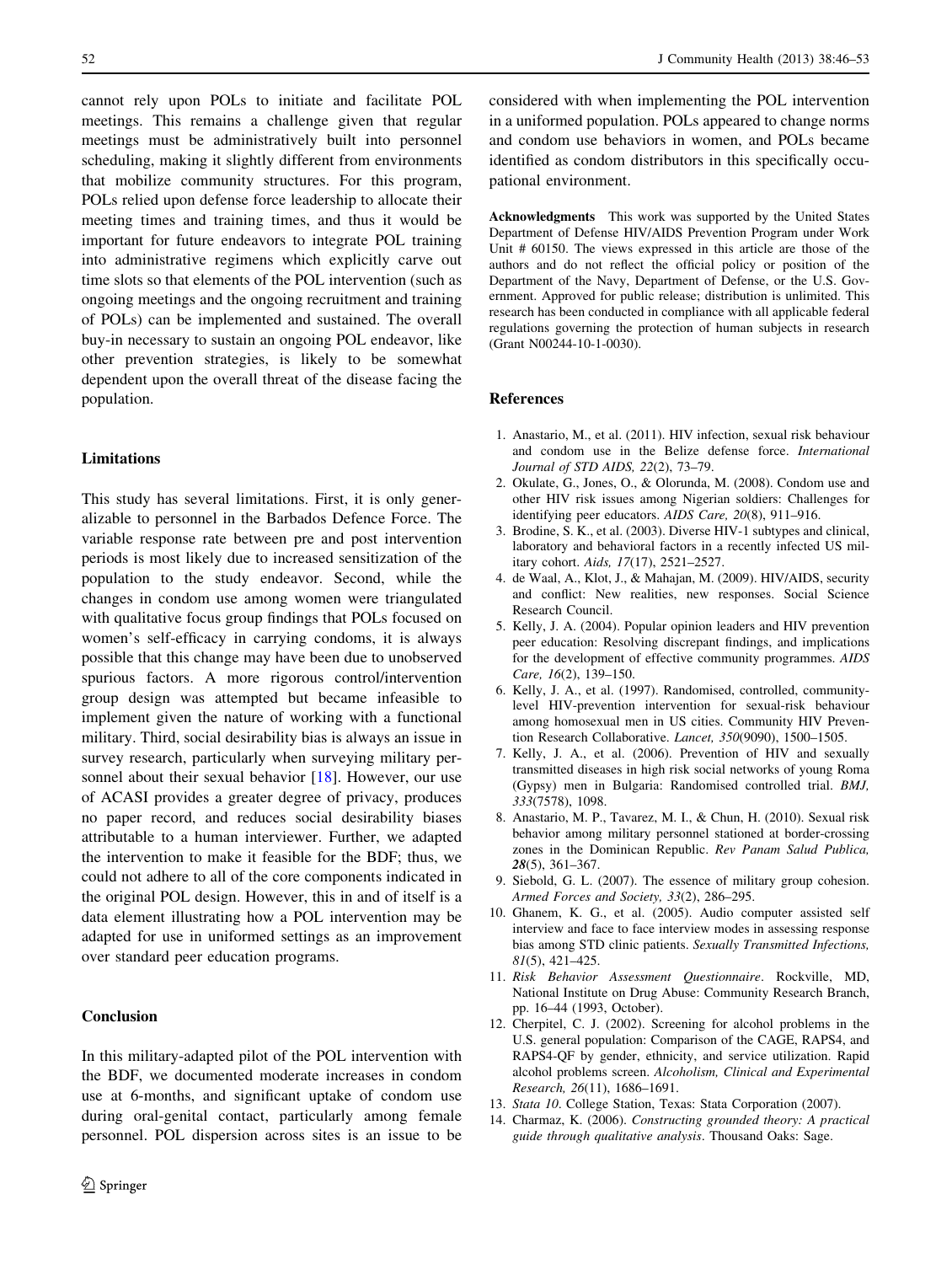- <span id="page-8-0"></span>15. Charmaz, K. (2000). Grounded theory: Objectivist, constructivist methods. Thousand Oaks: Sage.
- 16. Rotheram-Borus, M. J., et al. (2011). Reductions in sexually transmitted infections associated with popular opinion leaders in China in a randomised controlled trial. Sexually Transmitted Infections, 87(4), 337–343.
- 17. Schneider, J. A., & Laumann, E. O. (2011). Alternative explanations for negative findings in the community popular opinion

leader multisite trial and recommendations for improvements of health interventions through social network analysis. Journal of Acquired Immune Deficiency Syndrome, 56(4), e119–e120.

18. Chun, H., et al. (2011). Interviewer gender and self-reported sexual behavior and mental health among male military personnel. International Journal of Public Health, 56(2), 225–229.